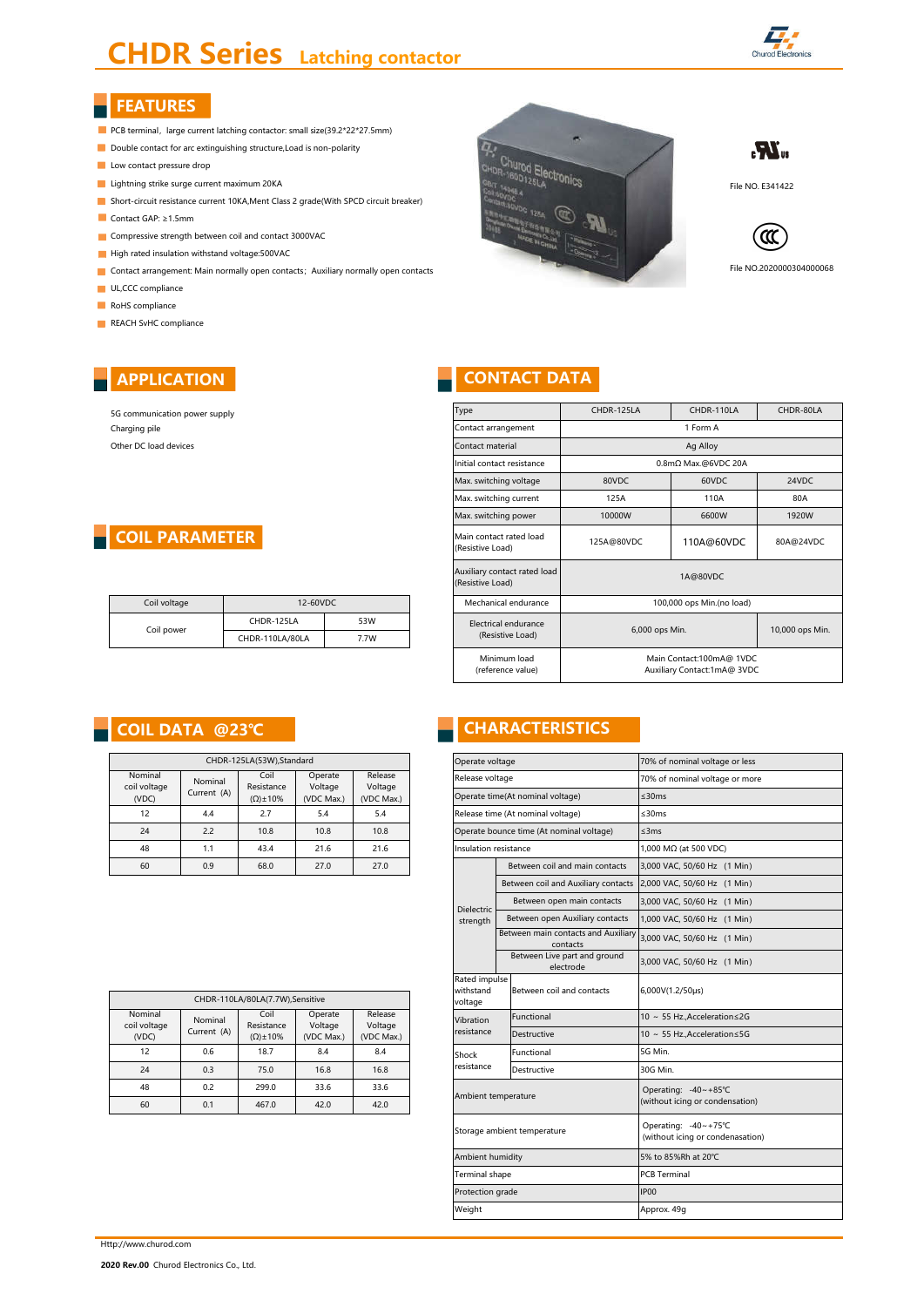# **ORDERING INFORMATION**

| <b>CHDR</b><br>-1                                                                                                        | 60 | D125 |  | A | ,000 |  |
|--------------------------------------------------------------------------------------------------------------------------|----|------|--|---|------|--|
| 1. Product Family                                                                                                        |    |      |  |   |      |  |
| 2. Number of Poles                                                                                                       |    |      |  |   |      |  |
| $1 = 1$ pole                                                                                                             |    |      |  |   |      |  |
| 3. Rated Coil Voltage                                                                                                    |    |      |  |   |      |  |
| 12,24,48,60VDC                                                                                                           |    |      |  |   |      |  |
| 4. Rated load current                                                                                                    |    |      |  |   |      |  |
| D125: DC125A                                                                                                             |    |      |  |   |      |  |
| D110: DC110A                                                                                                             |    |      |  |   |      |  |
| DC80A<br>D80:                                                                                                            |    |      |  |   |      |  |
| 5.Product type                                                                                                           |    |      |  |   |      |  |
| L: Latching type                                                                                                         |    |      |  |   |      |  |
| 6. Contactor construction                                                                                                |    |      |  |   |      |  |
| A: Auxiliary normally open contacts                                                                                      |    |      |  |   |      |  |
| 7. Additional numbers and /or letters                                                                                    |    |      |  |   |      |  |
| 000-999, AAA-ZZZ, aaa-zzz or blank, which does not represent electrical changes, only for specific customer requirements |    |      |  |   |      |  |

 $4.3 \pm 0.2$ 

 $\begin{array}{|c|c|c|c|c|c|}\n\hline\n9.5\pm0.2 & 7.8\pm0.2 & 4\pm0.2 \\
\hline\n3.35\pm0.2 & 20.2 & & \n\end{array}$  $39.2$ 



 $-1, 5.6 \pm 0.2$  $\rightarrow$ ė

 $\frac{0510.2}{5.610.2}$ 







# **PC BOARD LAYOUTS (BOTTOM VIEWS)**



Unit:mm

## **Remark:**

The reference tolerance in outline dimension:

outline dimension ≤1mm, reference tolerance is ±0.2mm;

outline dimension >1mm and ≤5mm, reference tolerance is ±0.3mm;

outline dimension >5mm, reference tolerance is ±0.5mm.

The reference tolerance for PC Board layout is ±0.1mm.

Http://www.churod.com

**2020 Rev.00** Churod Electronics Co., Ltd.